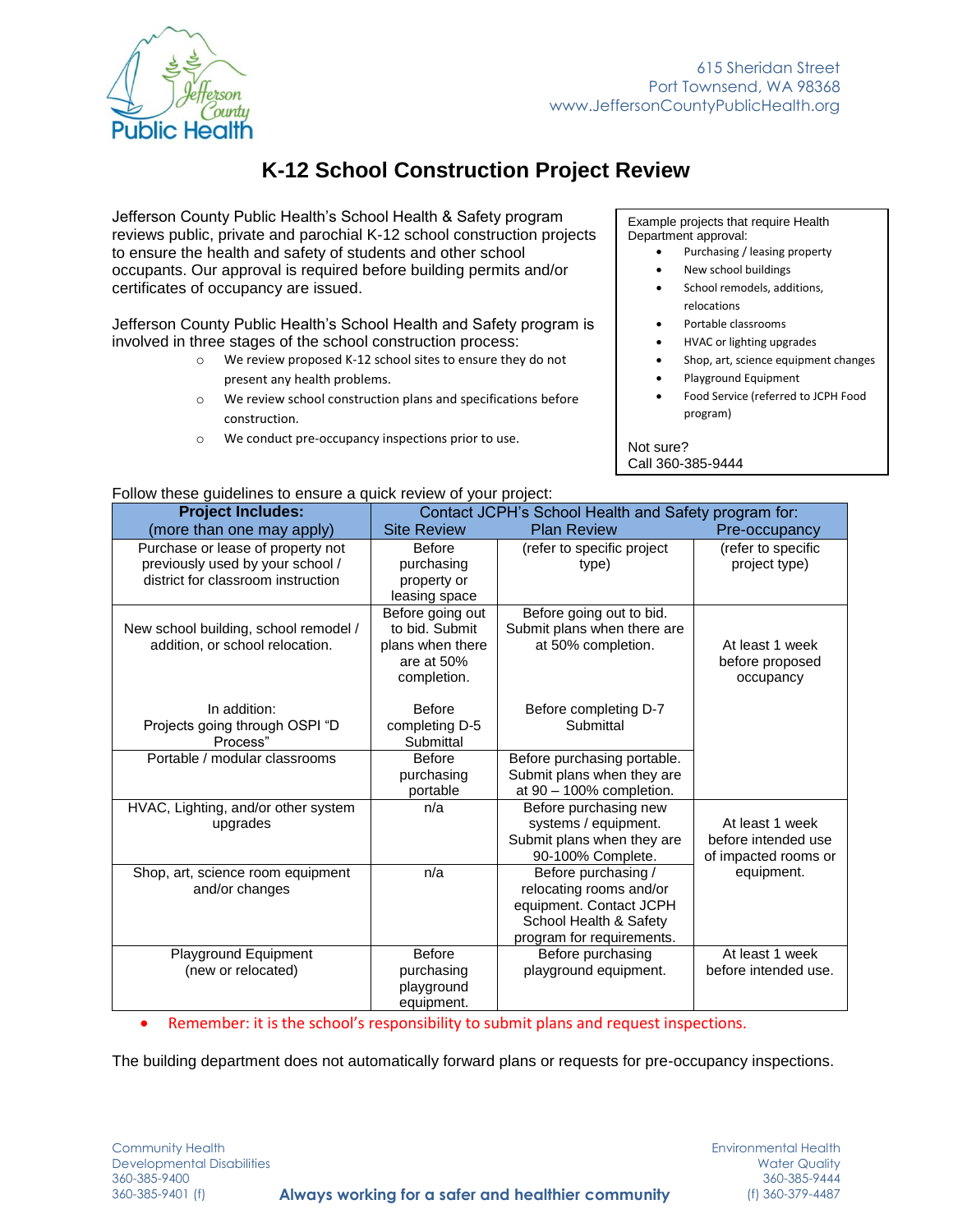## **Frequently Asked Questions**

#### **Is the School Health and Safety (SH&S) program's review required for my project?**

**Yes.** We are involved in the construction process for public, private, and parochial K-12 schools, including sites for homeschool enrichment programs. Our involvement is required by law (Washington State Board of Health Primary and Secondary School Regulations. Chapter 246-366 WAC) for projects defined as "new construction".

#### **What construction projects are defined as "new construction" and require SH&S program approval?**

"New construction" as defined in WAC 246-366 includes:

- New school buildings
- Schools established in all or part of any existing structures previously designed or utilized for other purposes
- Additions to existing schools
- Installation or alteration of any equipment or systems subject to these regulations.
- Renovation, other than minor repair, of existing schools
- Portable Classroom

Contact JCPH SH&S program at 360-385-9444 to see if approval is needed for your project or see page one of the flier for examples of projects requiring approval.

#### **How is JCPH SH&S plan review different from a building department review?**

Our review complements a building department review. We consider a school's proposed curriculum and determine appropriate health and safety requirements; the building department ensures the correct design and construction of those items. For example, school health and safety regulations require a fume hood for a science classroom conducting chemistry experiments. The building department will review the proposed hood to ensure the design and instillation meet applicable building codes. We also review some items not requiring building department approval (e.g. playground equipment).

#### **Does the building department forward plans to JCPH School Health and Safety?**

**No.** It is the school's responsibility to submit plans and request inspections. The building department does not automatically forward plans or requests for pre-occupancy inspections.

#### **At what point in the construction process in JCPH SH&S program approval required and what does it involve?**

Our review is most beneficial when we are involved early in the process. This saves a school/district time and money by identifying design features to incorporate into the plans before they are finalized, sent out for bid or construction started. Our approval is required at three stages of the construction process:

- o Site approval. The JCPH SH&S program reviews the proposed site to ensure it does not present any health problems. This step is required even for projects at existing schools. We research prior uses of the property and may require a site sound level survey and/or additional information. We may also schedule a meeting to discuss any concerns prior to issuing our written approval.
- $\circ$  Plan review. The JCPH SH&S program reviews project plans and specifications, coordinates with other Health Department programs (e.g. Food Safety program, Septic, Water Quality, etc.) and notifies the school of any requirements or recommendations. Plan review meetings are very beneficial at this stage. Once complete, we notify the building department we have no objections to the issuance of a building permit.
- o Pre-occupancy inspection. JCPH SH&S program staff conduct a pre-occupancy inspection after construction is completed. The inspection ensures that construction conforms to the approved plans. When our inspection is complete, we notify the building department that we have no objections to the issuance of a Certificate of Occupancy.